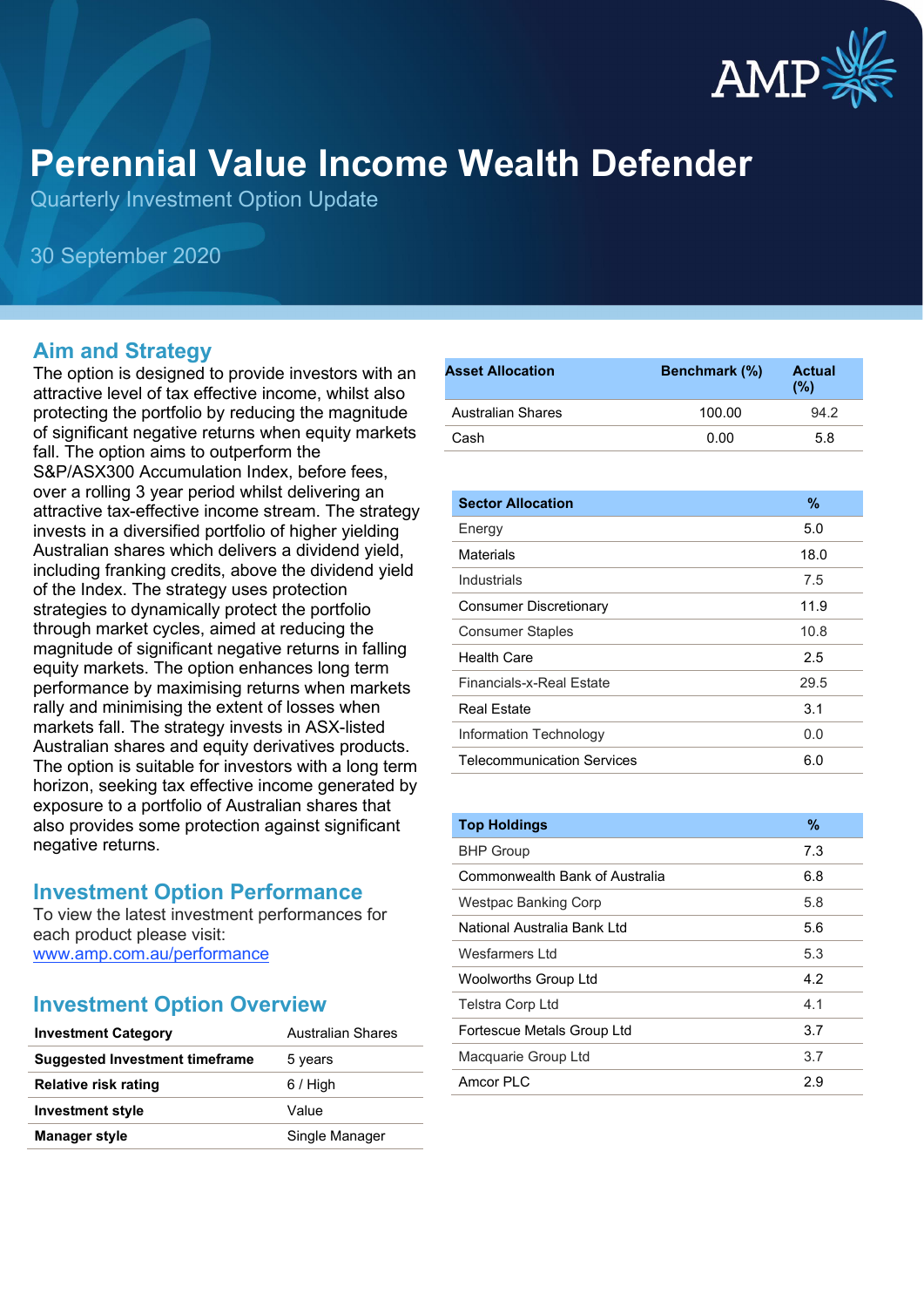# **Investment Option Commentary**

During the quarter the strategy returned -4.1%, underperforming the market by -4.0%. Stocks which detracted from performance included Energy stocks Woodside Petroleum and Ampol, which were impacted by the ongoing low oil price. Insurers Suncorp and IAG were also weaker, while Telstra also underperformed on concerns over competition in the mobiles market. The investment manager continues to see Telstra as offering an attractive dividend yield and standing to benefit from the ongoing growth in mobile and the roll out of 5G.

Key positive contributors to performance included iron ore miners, Fortescue Metals, BHP and Rio Tinto as well as mining services company Seven Group. Other strong performers included Coca-Cola Amatil, Downer, Amcor and Macquarie Group.

During the quarter, the strategy added positions in a number of high-quality stocks including Sonic Healthcare, Aristocrat Leisure and Mirvac as well as increasing its holdings in Amcor and Aurizon. This was funded by exiting positions in TPG Telecom, IAG, Janus Henderson and Flight Centre, as well as taking profits and reducing holdings in BHP and Rio Tinto, following their strong share price performance. Holdings in the major banks were also increased. While the current mortgage and business loan repayment holidays have been extended until March next year, indications are that a significant proportion of borrowers will return to making payments well before this time. The strategy holds a significant position in the banks as we see material medium-term valuation upside. Further, the sector is highly leveraged to any improvement in the domestic outlook. At quarter end, stock numbers were 33 and cash was 2.0%.

### **Market Commentary**

After rallying strongly post the March sell-off, the market stabilised in the September quarter, with the ASX300 Accumulation Index returning -0.1%. After bottoming in late March, the market has now recovered over half of the losses incurred in the COVID-induced selloff, on the back of increased optimism around the economic outlook, as infection rates decreased in many countries and lockdowns have been eased. However, the market has now entered a holding pattern as it awaits an indication of whether the worst of the COVID-related economic impacts are behind us, or whether the recently rising infection rates in many countries will lead to renewed lockdowns.

The highlight of the quarter was the company reporting season. Never before has the market entered a reporting season in such an information vacuum, with virtually all companies having previously withdrawn guidance due to COVID-19 uncertainty. As a broad statement, while many companies are being significantly impacted, results were less bad than feared. After the initial shock of lockdowns, many companies are seeing a reasonable activity levels as economies progressively reopen. Those most impacted are adapting to the current environment by reducing costs, hunkering down and strengthening their balance sheets.

# **Outlook**

Looking forward, while the current situation is unprecedented, so too has been the response of governments, with coordinated policies covering monetary easing, fiscal stimulus and legislative actions. Australia has, so far, fared very well relative to most other countries, meaning it is reasonable to expect that we are well placed to lead others in terms of a recovery in activity. The strategy continues to be positioned to benefit from any sustained recovery in the domestic and global outlook.

In the meantime, the strategy continues to offer a higher forecast gross yield than the overall market and, as always, our focus will continue to be on investing in quality companies which are offering attractive valuations and have the ability to deliver high levels of franked dividend income to investors, while carrying a level of protection sufficient to reduce the magnitude of significant negative returns during sharp equity markets falls. Further, Perennial believe the current very low interest rates highlight the relative attractiveness of financiallysound, high dividend yielding equities.